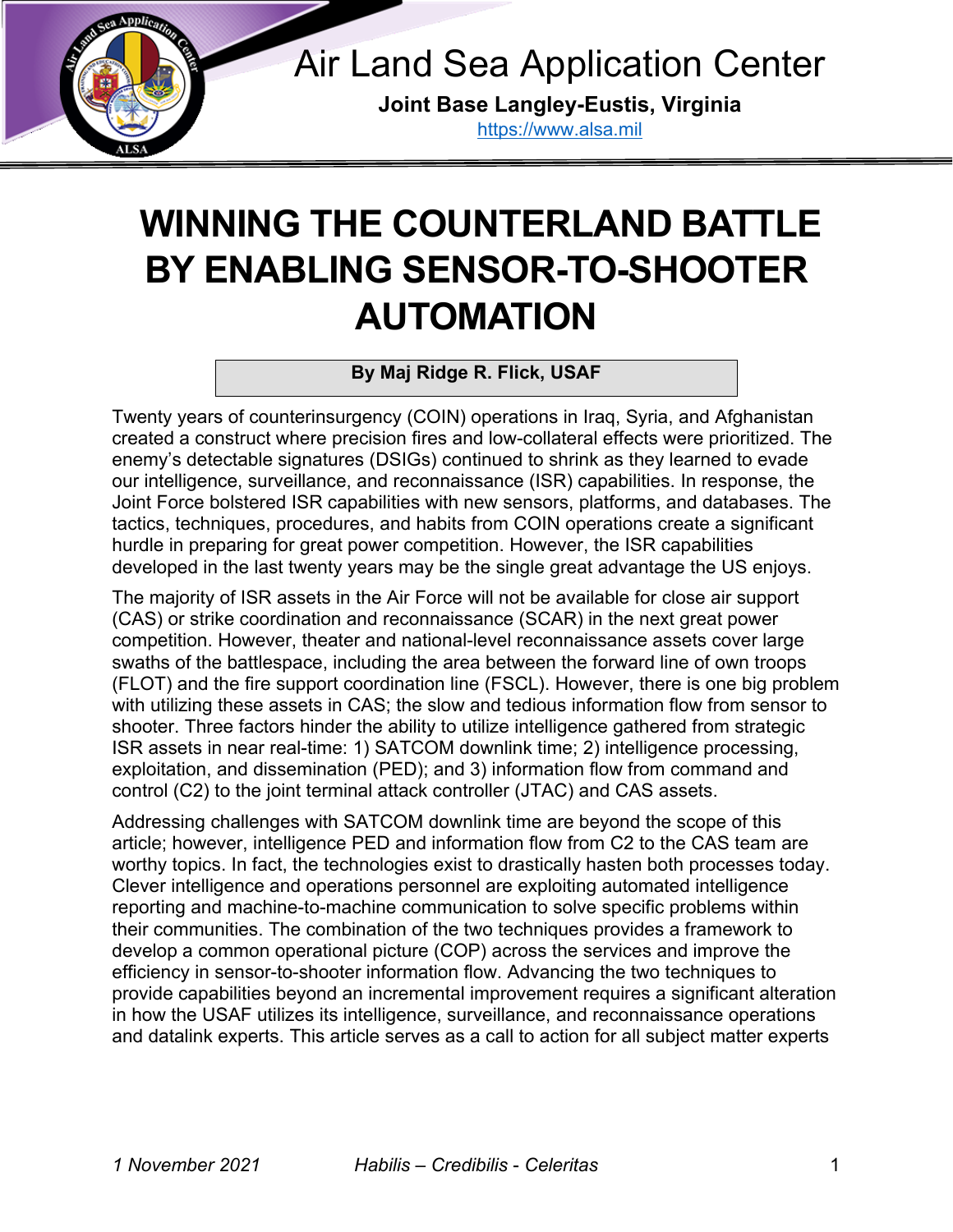to pitch in and help build the baseline rules and processes for military automation to succeed in the future.



An A-10C Thunderbolt II from the 74th Fighter Squadron taxis down the runway during Green Flag-West 17-03 Jan. 23, 2017, at Nellis Air Force Base, Nev. (Photo by SSgt Ryan Callaghan, USAF; [https://www.dvidshub.net/image/3129957/mountain\)](https://www.dvidshub.net/image/3129957/mountain)

## **AUTOMATED INTEL PROCESSING, EXPLOITATION, AND DISSEMINATION**

After two years of watching his beautiful intelligence collection plans lead to minimal effects in the battlespace, Captain Alex "Bomb" Milhous, from the 19<sup>th</sup> Weapons Squadron at the United States Air Force Weapons School (USAFWS), decided to find out why his plans failed. As an intelligence professional, "Bomb" looks at a kill-chain by analyzing the process from the first detection of an enemy system to a bomb, missile, rocket, or bullet achieving a desired level of destruction. [For now,](https://warontherocks.com/2017/05/its-about-time-the-pressing-need-to-evolve-the-kill-chain/)<sup>1</sup> the United States Air Force breaks a kill-chain down into six steps: find, fix, track, target, engage, and assess (F2T2EA). After combing through the data from dozens of large-force exercise missions, "Bomb" found individual assets responsible for a portion of F2T2EA rarely failed. However, the time required for information to move from one asset or platform to another could not keep pace with enemy actions.

The amount of information pouring into a distributed ground station (DGS) is immense. Multiple teams of specialized intelligence analysts perpetually sweep the information for reportable intelligence. Reportable intelligence is information that meets specific criteria established prior to an operation or mission. As an example, Russia having an SA-17 surface-to-air missile system is just information. A satellite imaging of the SA-17 site this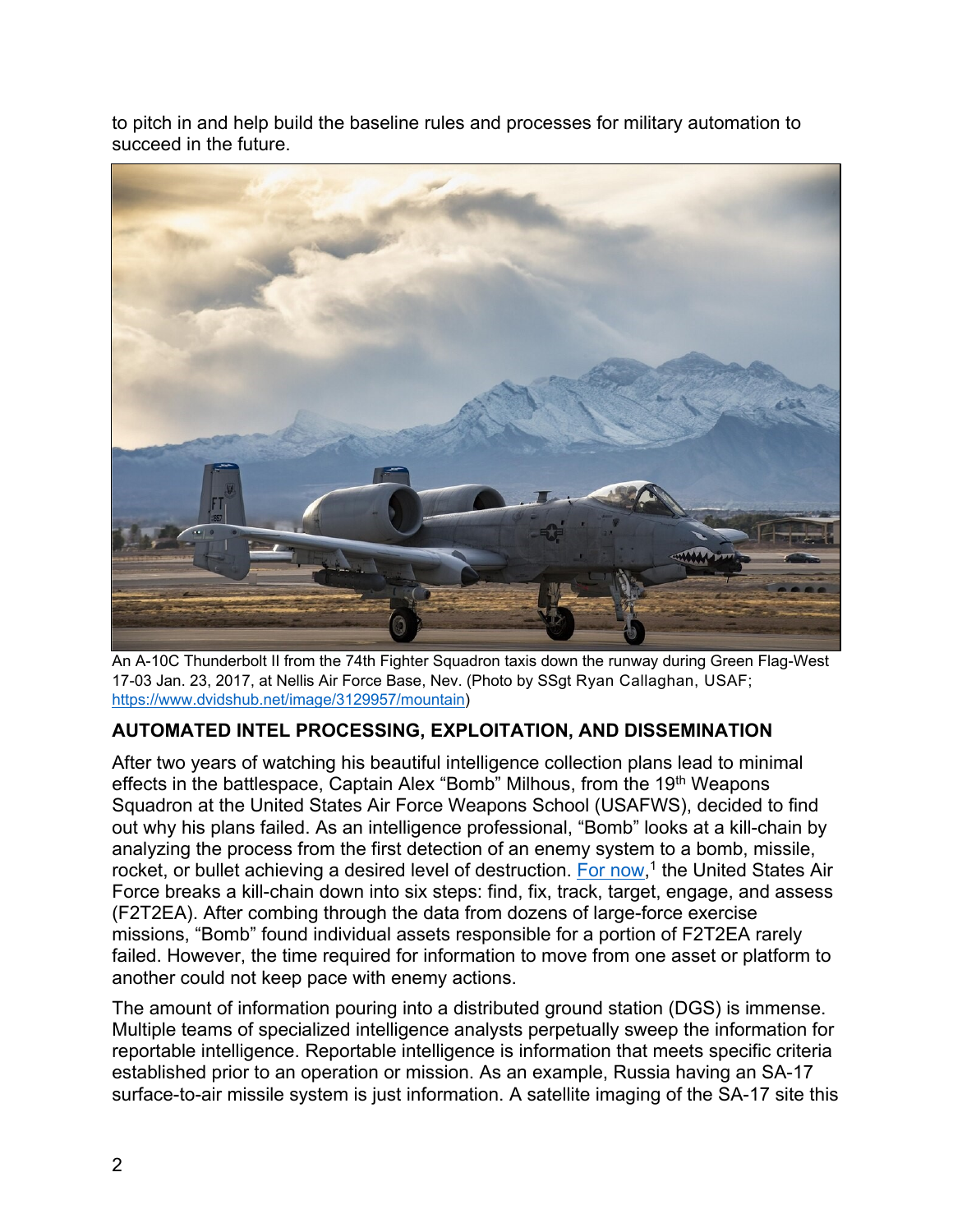morning and having Category 2 coordinates for the location is reportable intelligence. In order to go from information to reportable intelligence, the DGS members process all the information, exploit the information meeting reportable criteria, then forward the intelligence to command and control for dissemination to the pertinent ground and air players. The system of processing, exploiting, and disseminating intelligence is called PED, and you'll regularly hear the term "PED team" in intelligence circles. The PED team essentially works hand-in-hand to turn information into reportable intelligence by cross-cueing multiple streams and/or databases of information. The PED team continually fights through using multiple disparate systems, waiting on other analysts to cross-cue their information, transposing information from one format into another, and rarely sees the final result of their efforts. After all, while typing the intelligence into another system, more information is inbound. Unlike Al Bundy or Uncle Rico, the PED team simply cannot dwell on the past if they wish to influence the future.



Indiana Guardsmen Intelligence Analysts train at Hulman Field Indiana National Guard Base, Ind., Oct. 22, 2019. (Photo by: TSgt Luke R Sturm, U.S. Air National Guard; [https://www.dvidshub.net/image/5855644/intelligence-analysts-train-181st-intelligence-wing\)](https://www.dvidshub.net/image/5855644/intelligence-analysts-train-181st-intelligence-wing)

The PED of information into reportable intelligence regularly takes dozens of minutes depending on the system used to collect the information and the speed of the analyst. Like any human, analysts sometimes make mistakes while transposing the information from one system to another. Historical data from Weapons School integration exercises show about 30% of the reportable intelligence included some form of error when comparing the information in the database to the information received by the fighter or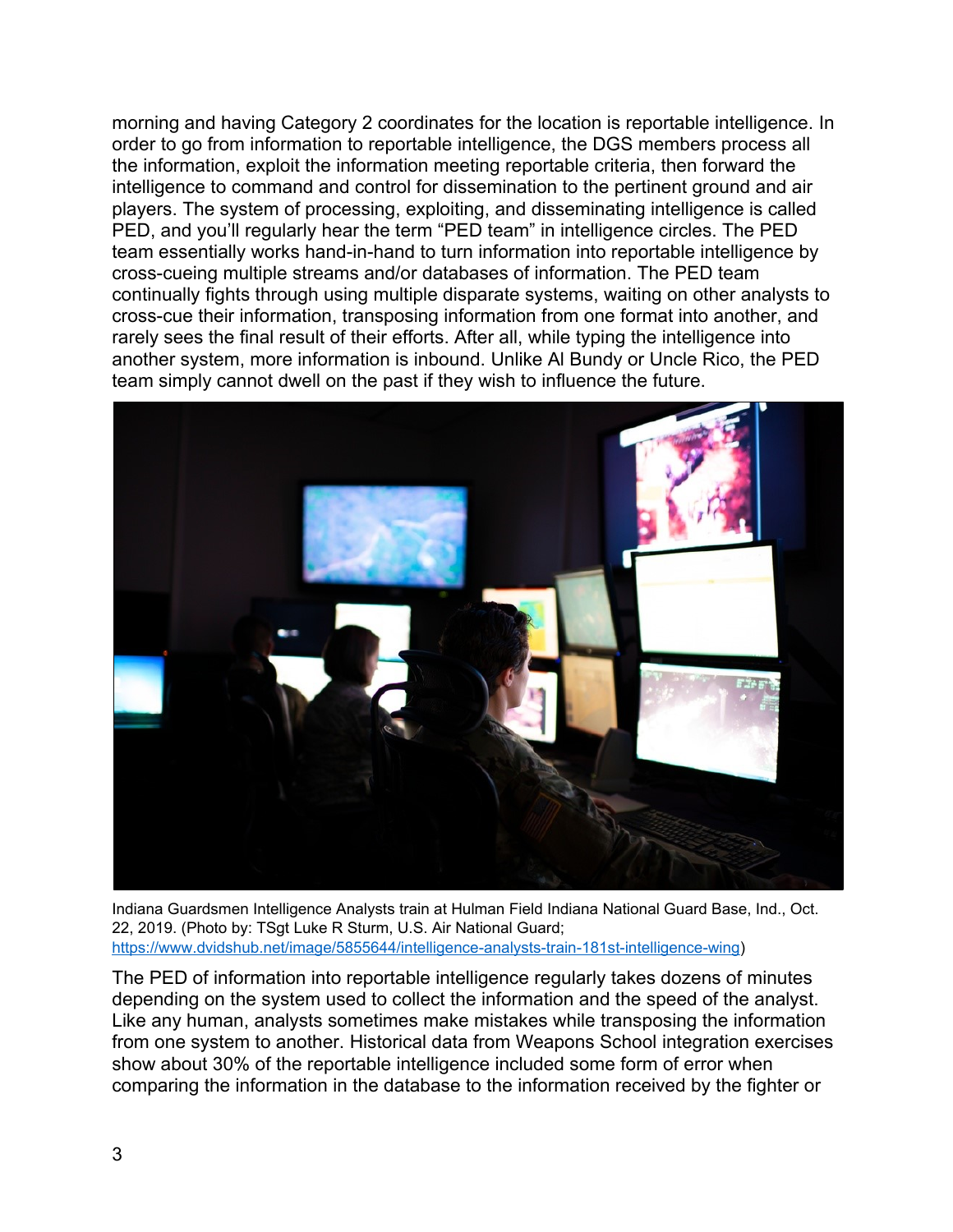bomber. If you can't hear programmers rolling over in their graves right now, you may not understand the value of databased information.

Databased information is extremely useful. Databases allow for custom filtering, sorting, and hiding or highlighting information. However, databased information becomes troublesome when multiple databases contain the pieces of information needed to create reportable intelligence. As an example, an electronic intercept in one database might prove a particular system is in a three-by-six-mile area; but, by most standards, that is just information. In another database, a picture from yesterday might show the system of interest in that area, but someone needs to FIND the system in the picture. Cross-cue is the process to take information and cue other sensors or exploit other information sources to reach reportable intelligence criteria. Right now, cross-cue requires an analyst of one variety to notify other analysts they have information requiring refinement. Then, other analysts must notice the request and begin looking through their information to refine the location of the system of interest. Cross-cue may also require a different analyst to change his/her current task in order to refine the information to reportable criteria. Cross-cueing is rarely fast and occasionally doesn't happen. Again, people make mistakes.

In an effort to reduce the workload of the analysts at the DGS, "Bomb" began working with the civilian sector on a new process. CACI International developed software called the <u>Multi-INT Spatial Intelligence Toolsuite, or MIST</u>.<sup>2</sup> MIST exists under the Fusion Analysis Development Effort (FADE) program. The combination of the overarching program and the underlying software is commonly referred to as "FADE-MIST." FADE-MIST accesses as many intelligence databases as the user is cleared to access and incorporates a visual interface (think Google Earth). Users can sort, filter, and view a significant majority of all the information available to the intelligence community on a convenient 3D or 2D global projection. The plotting capability alone makes FADE-MIST excellent for creating intelligence products and assessing enemy trends through their playback feature, which allows a user to look at specific information collected on a particular day.

WATCHBOX is an additional tool in FADE-MIST allowing users to create a series of ifthen logic filters. The if-then logic filters run against multiple intelligence databases to find and extract reportable intelligence. Through selecting unambiguous detectable signatures for specific systems and filtering results to a specific area, WATCHBOX combs the databases for the user. When all if-then logic filters are met, users may select three notification options. Internal to the user's profile, WATCHBOX can send a notification on the app (think Facebook notification on your phone). More importantly, WATCHBOX can send an automated, user-formatted [Mardam-Bey Internet Relay Chat](https://en.wikipedia.org/wiki/MIRC#History)  [\(mIRC\)](https://en.wikipedia.org/wiki/MIRC#History) message into specific chat rooms.<sup>3</sup> Finally, the user may opt to receive an email.

Once a WATCHBOX logic chain is developed, any other user may subscribe to the results (email or notification). The owner of the chain is the only one able to control the pre-formatted mIRC messages and chat rooms. Current PED processes involve analysts knowing which mIRC chat room is appropriate for the information they have exploited. WATCHBOX allows the room to be predetermined based on the type and accuracy of the information. WATCHBOX also pulls the information directly from the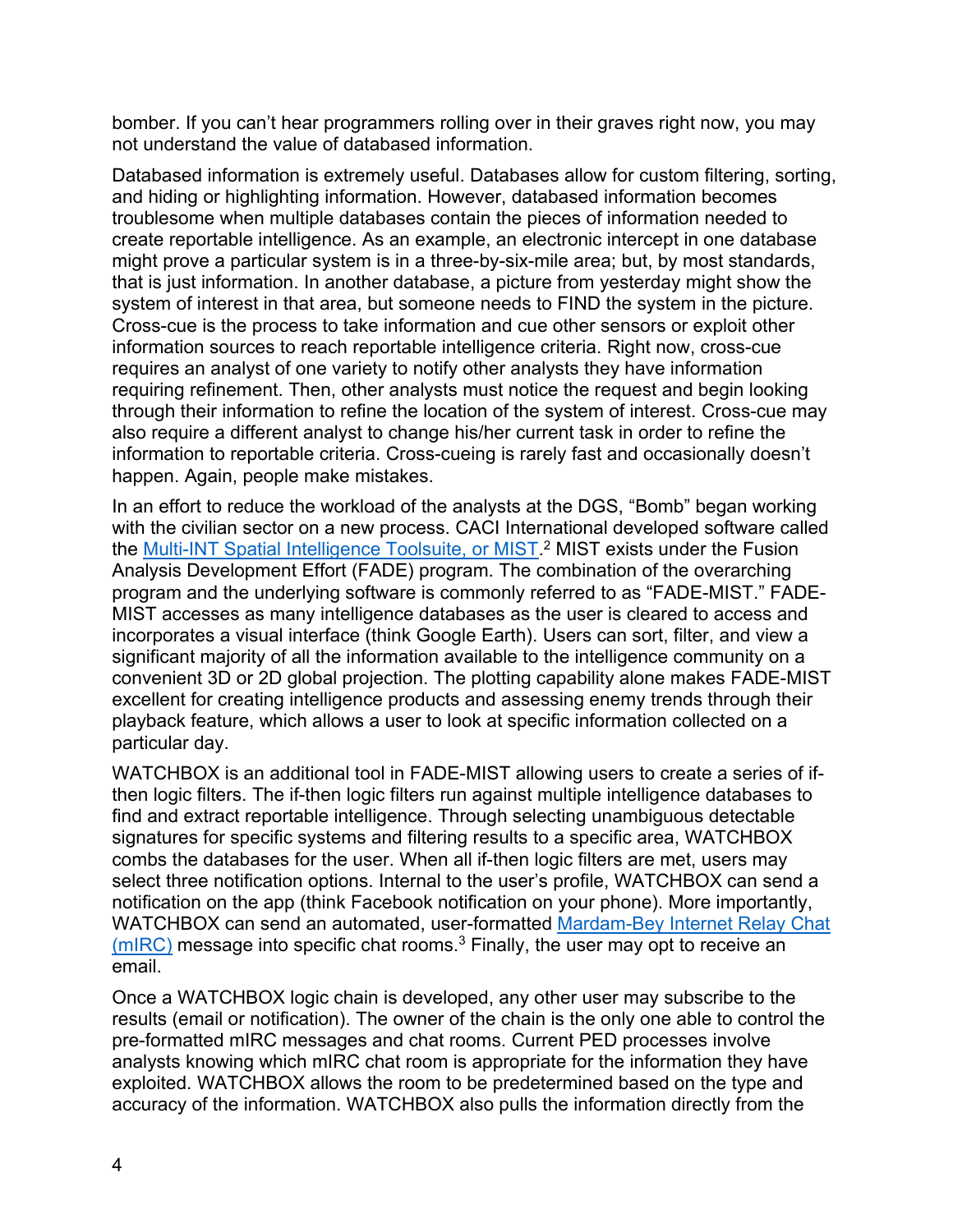database, so there are no transposition errors from one system to the other. As a notional example, let's look at a mission where the SA-37 surface-to-air missile system needs to be located within the Republic of Merlin.

The first if-then logic filter weeds out all other systems. The SA-37 has multiple *ambiguous* detectable signatures, which means a particular intercept could be the SA-37 acquisition radar, or it could be something completely unrelated like an air traffic control radar. These signals are good for cross-cueing other sensors, but we're going to look at a completely automated example. The SA-37 has a few *unambiguous* detectable signatures, which means those signatures are unique to the SA-37. The unambiguous detectable signatures allow significant automation, as they do not require cross-cue of other intelligence sources to confirm the presence and/or location of the SA-37. Our first filter will focus on finding the unambiguous detectable signatures associated with the SA-37 across all databases. For visualizing the automation, we'll say this filter takes five billion pieces of information and pares the group down to 10,000 pieces of information.

The second if-then logic filter weeds out all pieces of information that don't meet reportable intelligence criteria. In this example, we'll say the mission commander did not want any SAM locations passed to the fighter and bomber pilots unless the fidelity of the location is better than two nautical miles. Applying this filter to our group of 10,000 leaves only 50 pieces of information. These 50 include *unambiguous* detectable signatures for the SA-37 and include better than two nautical mile accuracy.

Finally, the third if-then logic filter is designed to eliminate information that is not in the operating area of the mission. This filter creates a geographic boundary around the Republic of Merlin and removes all information outside of the boundary. After applying this filter, our 50 pieces of information are cut down to five pieces of information that meet all of the "reportable intelligence" criteria set by the mission commander. Now, WATCHBOX pulls the critical data fields out of these pieces of information, populates the pre-formatted mIRC messages, and posts them into the pre-determined chat rooms. At the same time, USAF, USA, USMC, and USN C2 entities gain situational awareness on the location of the SA-37's in the Republic of Merlin.

The example above shows the value of automated intelligence reporting. It is critical to understand the SA-37 is just one system with a fingerprint made up of ambiguous and unambiguous detectable signatures. Nearly every system on the modern battlefield transmits, leaves tracks, makes a wake, makes noise, or creates some type of signature. As the intelligence community defines a system's fingerprint, new if-then logic filters may be created to "find" the system within the DoD's ever-growing databases.

As mentioned in the introduction, PED is one of two areas ripe for improvement. The other area is information flow from intelligence agencies through command and control to the tactical edge.

### **[MACHINE-TO-MACHINE COMMUNICATION](https://internetofthingsagenda.techtarget.com/definition/machine-to-machine-M2M)<sup>4</sup>**

In Korea, the long-range artillery threat posed by the Democratic People's Republic of Korea (DPRK) against the Greater Seoul Metropolitan Area (GSMA) presents a unique challenge to joint targeting. The DPRK utilizes various types of bunkers and tunnel systems to protect its long-range artillery, and trains to shoot and take cover within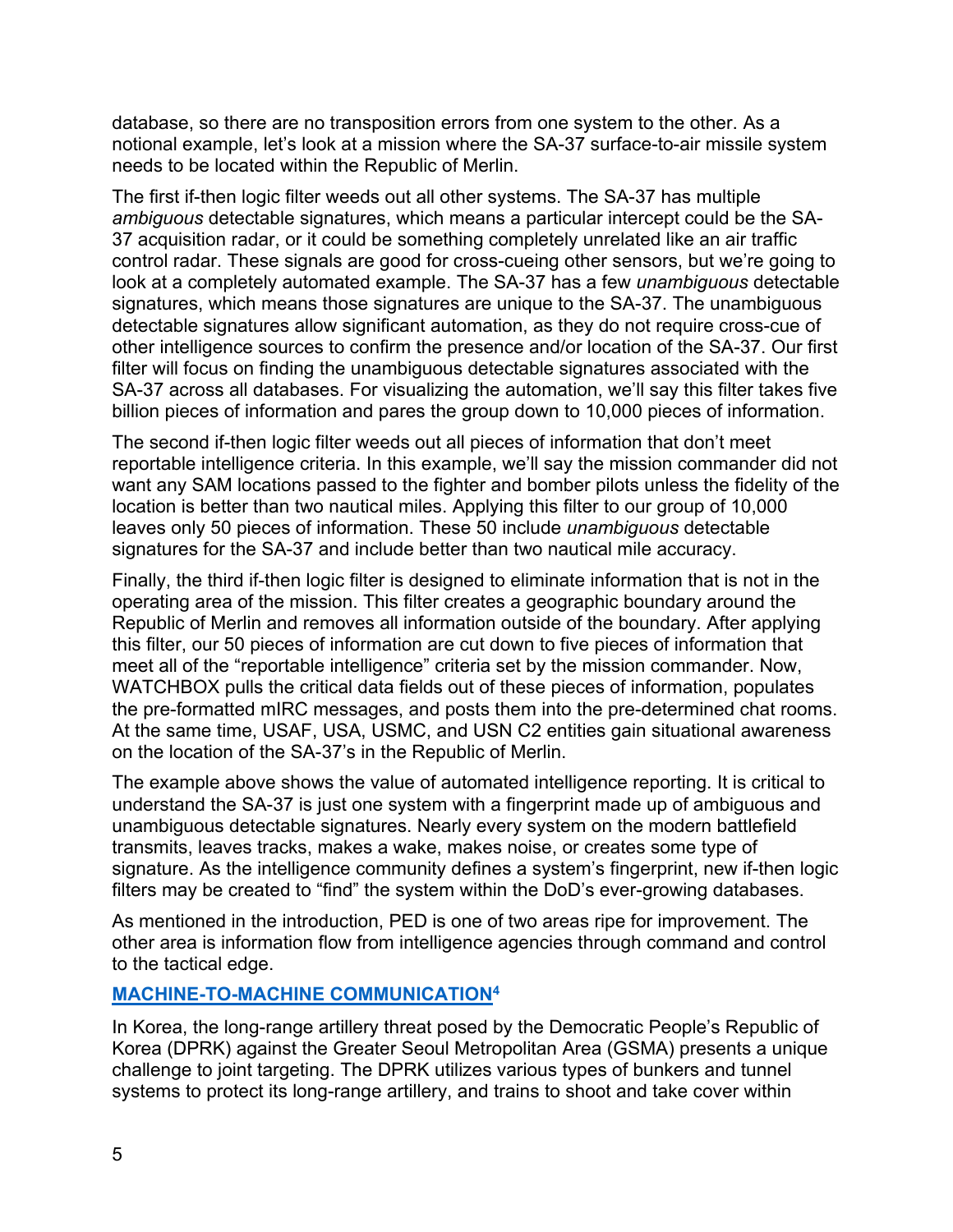those protective bunkers. In many cases, the first detectable signature is the enemy artillery round flying through the air, which the US and Republic of Korea (ROK) Army detect via counter-fire radar systems, like the [AN/TPQ-53 Radar System](https://www.lockheedmartin.com/en-us/products/tpq-53.html) (Q-53).<sup>5</sup> Unfortunately, due to the limited signatures associated with a vehicle driving out of a bunker, the required timeline for a successful engagement against a DPRK artillery system is extremely short. However, the Q-53 feeds the [Advanced Field Artillery](https://asc.army.mil/web/portfolio-item/advanced-field-artillery-tactical-data-system-afatds/)  [Tactical Data System](https://asc.army.mil/web/portfolio-item/advanced-field-artillery-tactical-data-system-afatds/) (AFATDS), which allows rapid dissemination of targets across the Army's fires platforms.<sup>6</sup> When Army artillery units are within range, it is only a few minutes from the Q-53 locating the enemy firing position to friendly rounds raining down. When Army artillery units are not in range, the *fires cell* passes the targeting information up to higher headquarters for relay to air force C2, who passes the information to the nearest untasked fighter. In practice, the manual passage of the information regularly exceeds 20 minutes and cannot keep pace with the most liberal associated timelines.

In order to shorten the kill-chain, A-10C pilots from the 25<sup>th</sup> Fighter Squadron and artillery officers from the 210<sup>th</sup> Field Artillery Brigade developed a system called ATTACKS; the Automated Tactical Targeting and Counter-fire Kill-chain System. Despite the corny homage paid to the Warthog in the acronym, the system is brilliant.

AFATDS uses variable message format (VMF) and the message types are all various "K-series" messages. As an example, a fire mission, which is typically a transmission made to target the enemy with artillery, can be sent over AFATDS as a K02.4. There are hundreds of other message types in VMF, but that's not important. The Air Force's primary datalink is Link-16. Link-16 speaks in "J-series" messages. As an example, a pilot in a Link-16 equipped aircraft can "show" what they are targeting by transmitting a J12.6, which other Link-16 equipped aircraft can see. Again, hundreds of message types are available in Link-16, but that's not important either. The important part is that Link-16 and AFATDS can't talk directly to each other due to differences in the message formats. All messages going from one datalink structure to the other require a person to transpose information or a machine-to-machine translator.

In both methods, either a human or a machine pulls the data fields out of a message in one format, plugs them into the data fields of a message in a different format, and sends them to the entire network, or a specific address. Humans are inherently worse at transposing information than machines. We make mistakes, get distracted, and certainly can't type as fast as a machine can "think." To avoid human transposition delays and errors, a particularly clever A-10 instructor pilot, Captain Benjamin "TOD" Baumann, leveraged a relationship with the Sierra Nevada Corporation, which makes the [Tactical](https://www.realcleardefense.com/articles/2020/03/20/socom_has_solved_the_militarys_tower_of_babel_problem_115132.html)  Radio Application eXtension (TRAX)<sup>7</sup> TRAX enables machine-to-machine communication by translating over two dozen different message formats (more in development). "TOD", in conjunction with an Army Fires Center of Excellence graduate, defined the specific Link-16 messages they wanted to automatically translate into AFATDS messages, and vice versa, then sent their information exchange requirements (IERs) to Sierra Nevada. Within a few weeks, "TOD" installed a new, prototype version of TRAX in Korea and began testing to refine the message translations and user interface of the software. In a few months, the  $210<sup>th</sup>$  Field Artillery Brigade and  $25<sup>th</sup>$ Fighter Squadron completely automated the process of passing specific Q-53 target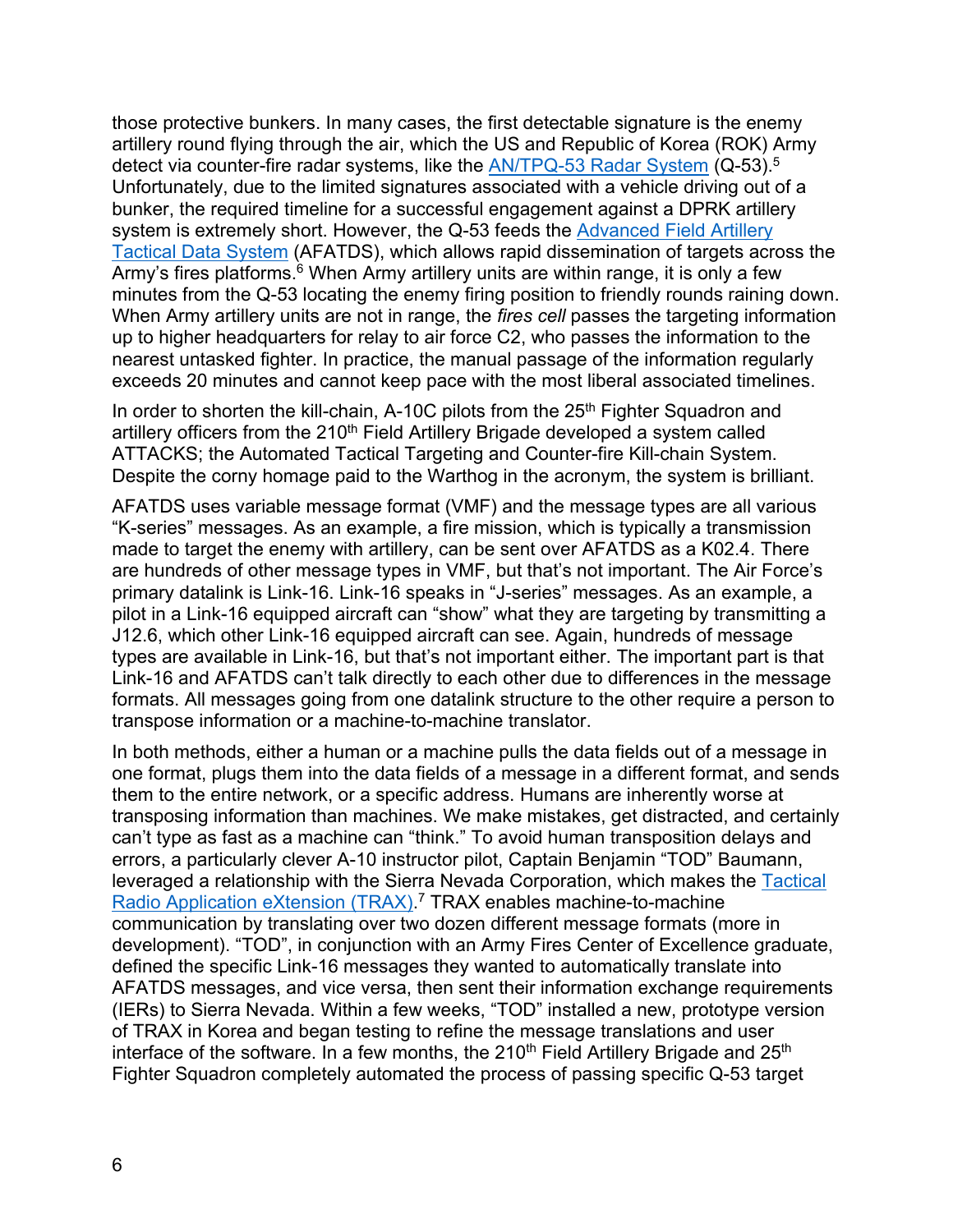data from AFATDS into Link-16, including formatting the Link-16 messages to convey the accuracy of the radar's target data.

In addition to moving information from AFATDS into Link-16, the team in Korea worked with Sierra Nevada to enable moving information from Link-16 into AFATDS. Now, when aircraft identify a target within range of friendly artillery but lack the weapons to engage, the pilot is able to digitally send targeting information directly to the brigade fires cell

The advances made in Korea represent a significant improvement in the counter-fire kill-chain across services. The process of defining information exchange requirements and utilizing message translation to enable machine-to-machine communication creates a template to shorten thousands of kill-chains in every area of responsibility.



Soldiers with 2nd Battalion, 11th Field Artillery, 25th Infantry Division work with M119 Howitzers to enhance their basic artillery skills on Schofield Barracks, Hawaii, June 14, 2020. (Photo by 1st Lt. Stephanie Snyder, USA; <https://www.dvidshub.net/image/6682381/field-artillery>)

### **COMBINING M2M COMMUNICATION AND AUTOMATED INTEL REPORTING**

Machine-to-machine communication and automated intelligence reporting seem unrelated. However, just like AFATDS uses K-series message formats and Link-16 uses J-series message formats, automated intelligence reporting uses text message formats. The process of pulling data fields from one message type and plugging them into another is not format agnostic; however, the mIRC messages created by WATCHBOX are designed by pulling data fields from ISR sensor data. The messages are also designed in a standard format.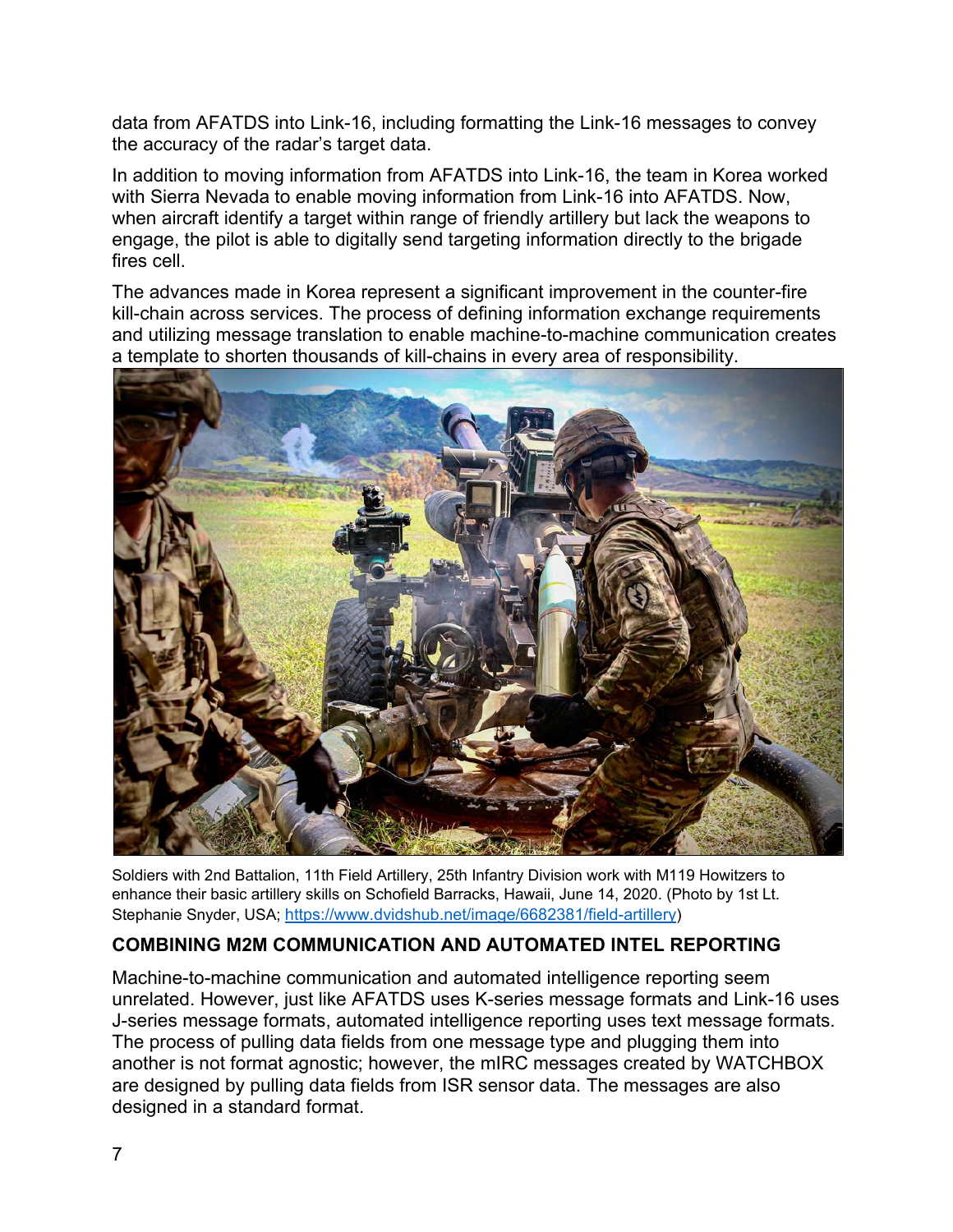Leveraging Capt Baumann's contacts at Sierra Nevada, I worked with the TRAX programmers to create a standard mIRC message format to enable translation into Jseries and K-series messages. When WATCHBOX creates an automated intelligence report and sends a mIRC message to command and control, it also sends another mIRC message to a chat room TRAX is monitoring. Using the standard mIRC message format, TRAX pulls the data fields required for J-series and K-series messages, and depending on the type of system and fidelity of the information, TRAX publishes the information into Link-16 and AFATDS.

Combat Air Forces' Close Air Support Working Group at the 2021 Weapons and Tactics Conference focused on improving surface-to-air and air-to-surface target transfer. During one day of the conference, the group focused on shortening a particularly difficult kill-chain. Using the same machine-to-machine communication techniques developed in Korea, the group was able to shave about 5 minutes off the timeline, but the enemy system still survived. Incorporating automated intelligence reporting shaved another 20 minutes off the timeline and enabled advanced exploitation techniques not available through standard datalink classifications. Once we integrated machine-tomachine communication with automated intelligence reporting, the entire kill-chain shortened by 30 minutes. Again, shortening one kill-chain is a small step forward. The process of educating tactical experts on the use of automated reporting and M2M communication, then cutting the experts loose to shorten a kill-chain is a giant leap.

### **THE WAY FORWARD**

Machine-to-machine communication and automated intelligence reporting provide incremental improvements when used alone. Combining the two techniques significantly shortens a kill-chain. In order to fully harness the existing architectures, databases, datalinks, and communication pathways in the DoD, tactical experts need education on how to leverage new software and computer processing technologies. Once educated, experts from each area of responsibility need to make a concerted effort to sit down together on a regular basis. At the table, educated experts need to work down the joint prioritized target list with a laser focus on shortening each kill-chain. The focus cannot stay on widgets and gadgets to find things faster or track them better. The focus must shift to the specific tactics, techniques, and procedures to move information *between* the widgets and gadgets comprising the kill-chain. Technology allows for faster information flow today, but smart intelligence professionals, operators, and controllers need to pitch into the fight with their expertise and minds open to new ways of doing business. If-then logic filters and digital translators are only as smart as their creators. To shorten thousands of kill-chains, we'll need a few hundred clever creators.